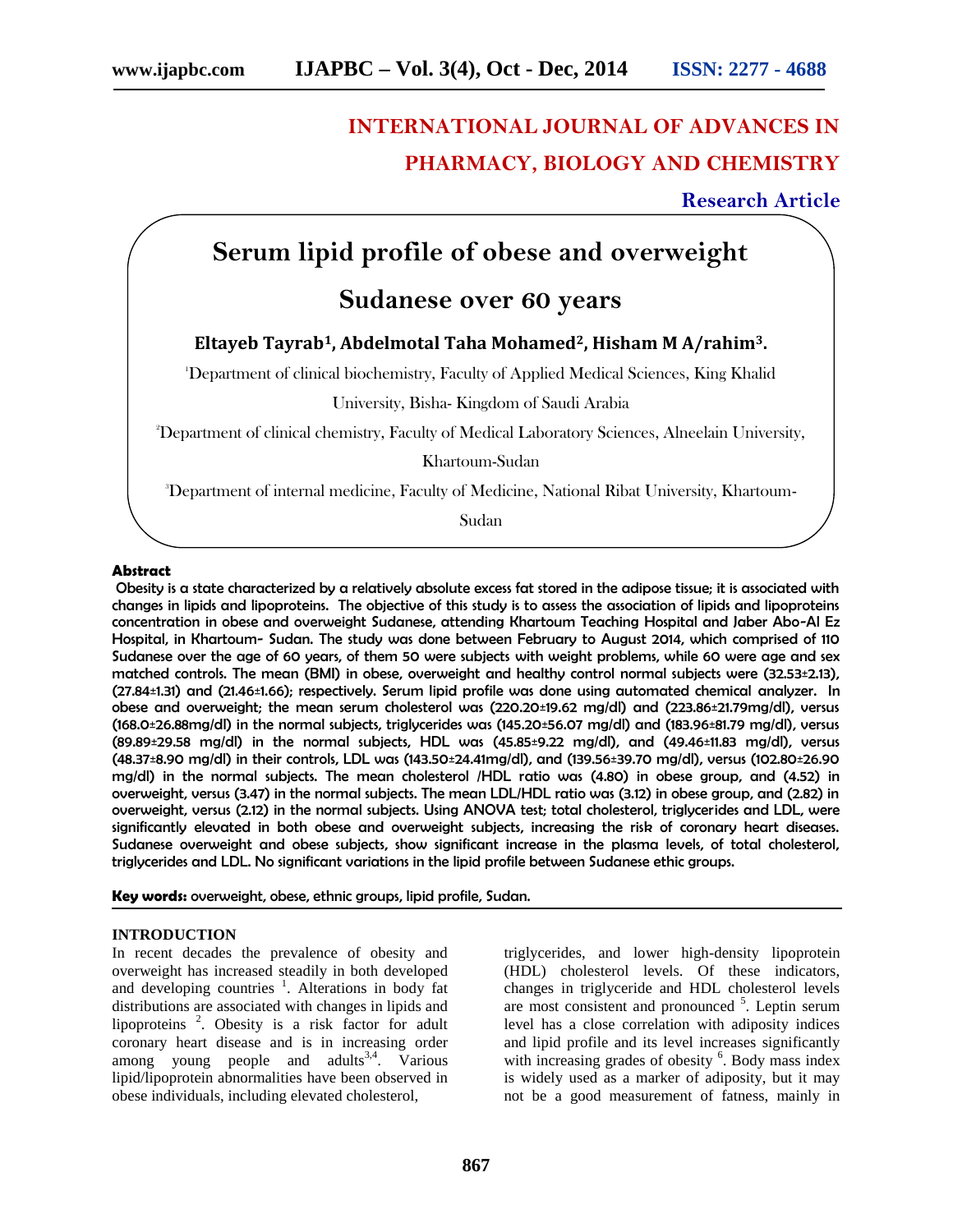extremes of stature and with advancing  $age<sup>7</sup>$ . In addition the strength of the relationship between BMI and body fat percentage (BF %) varies between populations and ethnic groups, implying that a BMI based classification of weight status would necessarily be population specific <sup>8</sup>. Cardiovascular diseases (CVD), the most leading cause of morbidity and mortality in the western World are now emerging as public health problem in the developing countries<sup>9</sup>. Association between dyslipidemia, obesity and hypertension is well established, it's becoming increasing common in Africa<sup>9</sup>. The present study was designed to measure serum lipid profile as markers for cardiovascular diseases among obese and overweight Sudanese above 60 years of age.

#### **MATERIALS AND METHODS**

The study was done between February to August 2014, which comprised of 110 Sudanese over the age of 60 years. Fifty of them were subjects with weight problems attending Khartoum Teaching Hospital and Jaber Abo-Al Ez Hospital, Khartoum -Sudan. These subjects were sub-grouped into 30 overweight (BMI  $>25$ ), and 20 obese (BMI  $>30$ ), beside 60 age matched, (normal weight) healthy persons as control group. Ethical clearance was taken from the authorities, while written consent was taken from all subjects. On the other hand; all study subjects were classified into three ethnic groups; Afroasian, Nilosaharan and Cogoniger. The important confounding variables such as smoking, alcohol intake were excluded. Two ml blood was put in fluoride oxalate container for glucose measurement, and measured immediately using automated chemical analyzer. Obese, overweight and normal weight healthy controls were given oral instructions to fast overnight for 12-14 hours before collecting the venous blood samples. Five ml blood was put in a plain container. Serum was separated after centrifugation at 3,000 RPM for 10 minutes, and then stored at -20, till the time of biochemical analysis using automated chemical analyzer (TOSOH AIA - 360). Total cholesterol, triglycerides, low density lipoprotein (LDL) and high density lipoprotein (HDL) were measured parallel with control samples from Biosystem Company (Spain). Cholesterol/HDL and LDL/HDL ratios were calculated by subdividing total cholesterol and LDL respectively by HDL. Statistical analysis was conducted using IBM SPSS Statistics 20 and one way ANOVA ( $p<0.05$ ). Simple descriptive statistics (mean and Standard Deviation; SD), were used to describe the observed variation in lipid profile between the groups under the study.

#### **RESULTS**

The study revealed that: the number of females in the study group was 25(50%), while in control group was 29 (48.3%), the rest were males in the two groups (Table.1). The results also showed that; all the obese and overweight subjects were hypertensive with gouty arthritis and type 2 diabetes millitus. For the females in overweight sub-group; 16 (94.1%) of them were housewives, while in the obese sub-group housewives were 7(87.5%). The mean (BMI) was  $(32.53\pm2.13)$  in obese group, and  $(27.84\pm1.31)$  in the overweight group, versus  $(21.46\pm1.66)$  in the control group. The mean age was  $(68.76 \pm 11.3 \text{ years})$  in obese group, and  $(68.36 \pm 11.06 \text{ years})$  in overweight, versus  $(66.35\pm9.51)$  vears) in the normal subjects. The mean serum cholesterol was (220.20±19.62 mg/dl) in obese group, and (223.86±21.79mg/dl) in overweight, versus (168.0±26.88mg/dl) in the normal subjects. The mean serum triglycerides was<br> $(145.20 \pm 56.07 \text{ mg/dl})$  in obese group, and  $(145.20 \pm 56.07 \text{ mg/dl})$  in obese group, and (183.96±81.79mg/dl) in overweight, versus  $(89.89 \pm 29.58 \text{mg/dl})$  in the normal subjects. The mean serum HDL was  $(45.85 \pm 9.22 \text{mg/dl})$  in obese group, and (49.46±11.83mg/dl) in overweight, versus  $(48.37\pm8.90 \text{ mg/dl})$  in the normal subjects. The mean serum LDL was  $(143.50 \pm 24.41 \text{mg/dl})$  in obese group, and  $(139.56 \pm 39.70 \text{ mg/dl})$  in overweight, versus (102.80±26.90 mg/dl) in the normal subjects. The mean fasting plasma glucose was (201.35±24.14mg/dl) in obese group, and (197.76±23.97mg/dl) in overweight, versus  $(79.80 \pm 6.51 \text{mg/dl})$  in the normal subjects. The mean weight was  $(111.65\pm8.18\text{kg})$  in obese group, and (114.36±8.83kg) in overweight, versus  $(63.14 \pm 10.51 \text{kg})$  in the normal subjects. The mean height was  $(182\pm0.15cm)$  in obese group, and  $(202$  $\pm 0.09$ cm) in overweight, versus (169.45 $\pm 6.44$ cm) in the normal subjects. The mean cholesterol /HDL ratio was (4.80) in obese group, and (4.52) in overweight, versus (3.47) in the normal subjects. The mean LDL/HDL ratio was (3.12) in obese group, and (2.82) in overweight, versus (2.12) in the normal subjects Table (2). Using One-way ANOVA testing, and based on BMI; total cholesterol, triglycerides and LDL, were significantly elevated (p value=0.000), in both obese and overweight subjects, compared to normal persons, while HDL showed no significant difference between the normal, obese and overweight subjects; Tables (3, 4, and 5).

#### **DISCUSSION**

The high total cholesterol, high triglycerides and LDL levels; are the main alterations in blood lipids of overweight and obese elder Sudanese subjects. These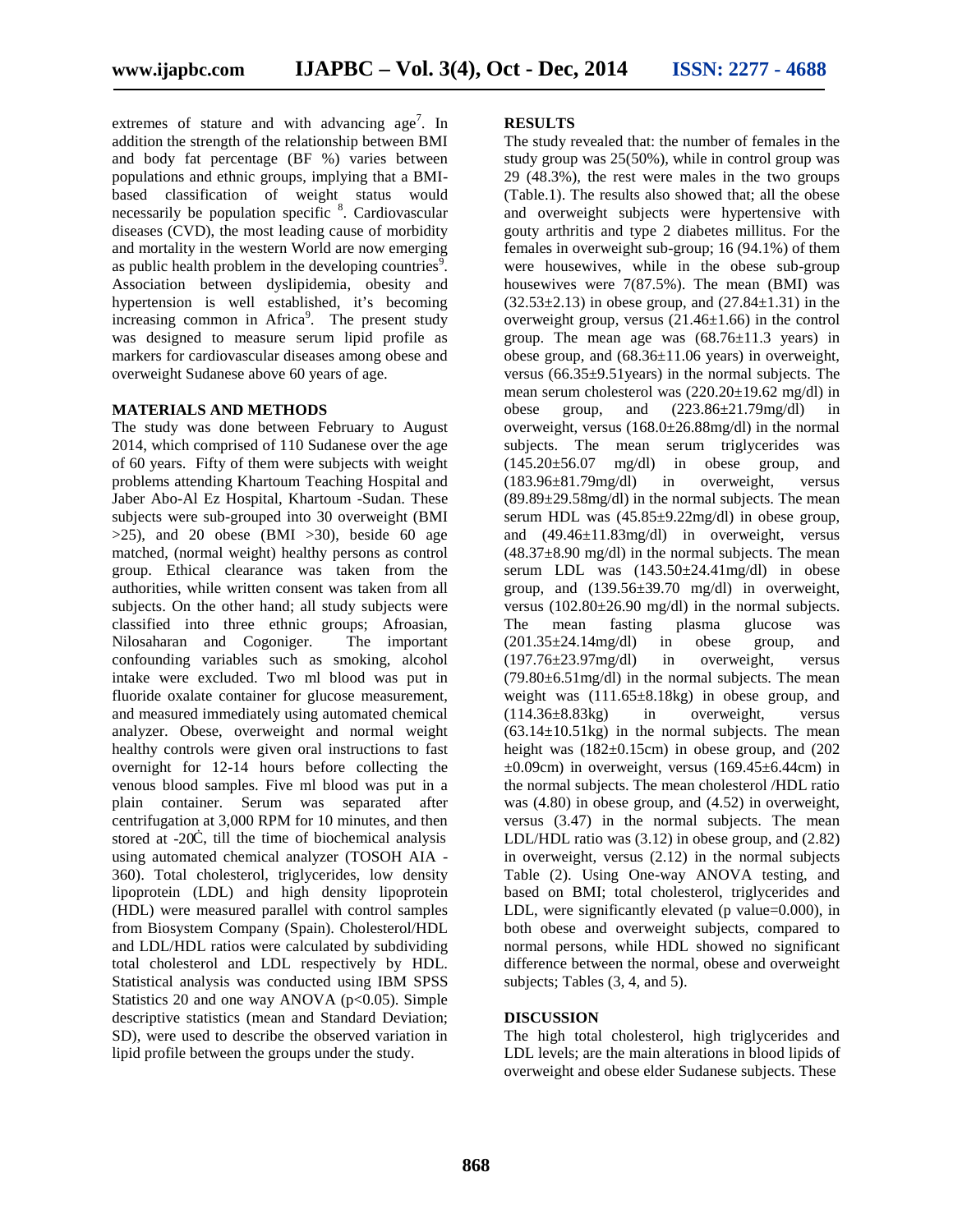findings reveal in this study are consistent with that reported by Chadha and group<sup>5</sup>, WHO <sup>2</sup>and Mojganet  $al<sup>10</sup>$ , while in contrary to the results of Cameroonian Obese patients as written by Julius and colleagues<sup>4</sup>, and a Sudanese study written by Ahmed et al  $^{11}$ . High density lipoprotein (HDL) values do not significantly change between the three groups of the study, which are consistent with the finding of Julius and colleagues<sup>4</sup>. The present research also reveals increased serum astherogenic index or (LDL/HDL) ratio in the overweight and obese group, when compared to normal subjects; all these factors indicate increasing the risk factors of cardiovascular diseases among overweight and obese Sudanese patients. As Sudan is composed of different tribes and ethnic groups including; Afro-asian, Nilo saharan and Congo-niger, with nearly similar dietary habits; no significant variations in lipid profile between these ethnic groups in this study, which are in agreement with that reported by Ahmed et  $al<sup>11</sup>$ , from Khartoum- Sudan; while in disagreement with that implied by Deurenberg and colleagues ${}^{8}$ .

Overweight and obesity in Sudan are associated with other diseases; this is observed in this study, that all the overweight and obese subjects enrolled in the study suffer from hypertension, diabetes and with gouty arthritis, with elevated serum astheroginic index, hence; increasing the risk of coronary heart diseases among this group of Sudanese population. As reported by Colosia and colleagues<sup>12</sup>, obesity when associated with hypertension and type two diabetes mellitus, these factors are considered the common cause of death around the World. In Sudanese condition gouty arthritis is added to these killing factors. It is well established that in type 2 diabetes; the excessive release of glucose, in the fasting state into the circulation is a major factor responsible for fasting hyperglycemia, as reported by Asimina<sup>13</sup>, increasing fasting plasma glucose in both overweight and obese Sudanese reveals in this study; is in consistent with the Cameroonian study of Julius  $et al<sup>4</sup>.$ 

**Table 1 Descriptive table of the gender of the obese, overweight and their control**

| Subjects                | Males     | Females   | Total |
|-------------------------|-----------|-----------|-------|
| Obese $(BMI > 30)$      | 12(60%)   | $8(40\%)$ | 20    |
| Overweight $(BMI > 25)$ | 13(43.3%) | 17(56.7%) | 30    |
| Control                 | 31(51.7%) | 29(48.3%) | 60    |
| Total                   | 56        | 54        | 110   |

#### **Table 2**

**Descriptive study of mean age, serum cholesterol, triglycerides, HDL, LDL, fasting plasma glucose, weight, height, BMI and cholesterol/HDL, LDL/HDL ratios in obese, overweight and their control.**

| <b>Items</b>                   | Obese $(n=20)$<br>$(mean \pm std)$ | Overweight $(n=30)$<br>$(mean \pm std)$ | Controls $(n=60)$<br>$(mean \pm std)$ |
|--------------------------------|------------------------------------|-----------------------------------------|---------------------------------------|
| Age (years)                    | $68.76 \pm 11.3$                   | $68.36 \pm 11.06$                       | $66.35 \pm 9.51$                      |
| Cholesterol (mg/dl)            | $220.20 \pm 19.62$                 | 223.86±21.79                            | $168.0 \pm 26.88$                     |
| Triglycerides (mg/dl)          | $145.20 \pm 56.07$                 | $183.96 \pm 81.79$                      | $89.89 \pm 29.58$                     |
| $HDL$ (mg/dl)                  | $45.85 \pm 9.22$                   | $49.46 \pm 11.83$                       | $48.37 \pm 8.90$                      |
| $LDL$ (mg/dl)                  | $143.50 \pm 24.41$                 | $139.56 \pm 39.70$                      | $102.80 \pm 26.90$                    |
| Cholesterol/HDL                | 4.80                               | 4.52                                    | 3.47                                  |
| LDL/HDL                        | 3.12                               | 2.82                                    | 2.12                                  |
| Fasting glucose plasma (mg/dl) | $201.35 \pm 24.14$                 | $197.76 \pm 23.97$                      | $79.80 \pm 6.51$                      |
| Weight (kg)                    | $111.65 \pm 8.18$                  | $114.36 \pm 8.83$                       | $63.14 \pm 10.51$                     |
| Height (cm)                    | $182 \pm 0.15$                     | $202 \pm 0.09$                          | $169.45 \pm 6.44$                     |
| BMI                            | $32.53 + 2.13$                     | $27.84 + 1.31$                          | $21.46 + 1.66$                        |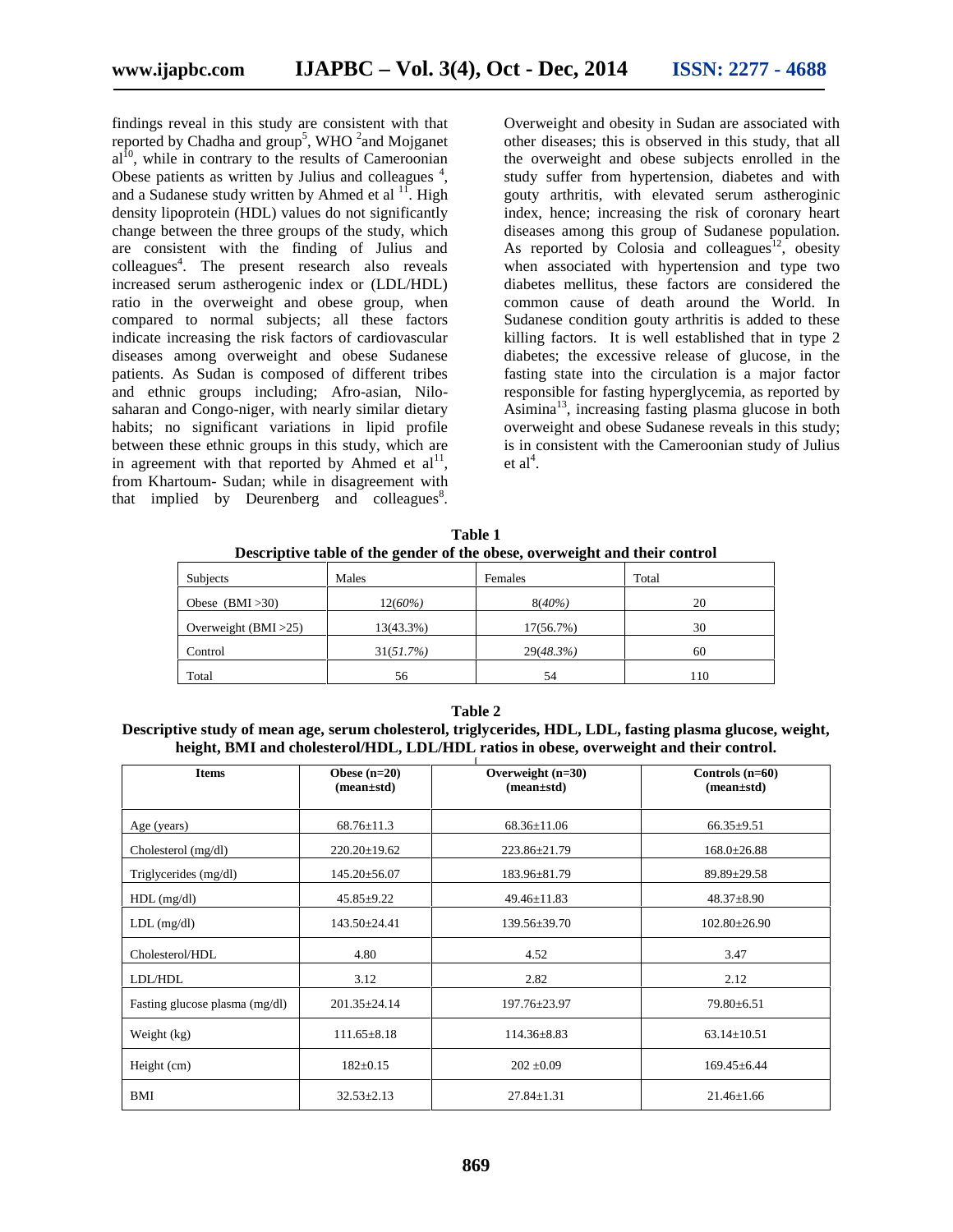| ANOVA test for comparison of serum cholesterol levels among study groups |            |                              |       |
|--------------------------------------------------------------------------|------------|------------------------------|-------|
| $(I)$ BMI                                                                | $(J)$ BMI  | <b>Mean Difference (I-J)</b> | Sig.  |
|                                                                          | Overweight | $-3.667$                     | 0.618 |
| Obese                                                                    | Normal     | 52.000*                      | 0.000 |
| Overweight                                                               | Normal     | 55.667                       | 0.000 |

**Table 3 ANOVA test for comparison of serum cholesterol levels among study groups**

\*. The mean difference is significant at the 0.05 level.

| *****<br>ANOVA test for comparison of serum triglycerides levels among study groups |            |                              |       |
|-------------------------------------------------------------------------------------|------------|------------------------------|-------|
| $(I)$ BMI                                                                           | $J)$ BMI   | <b>Mean Difference (I-J)</b> | Sig.  |
|                                                                                     | Overweight | $-38.767$ *                  | 0.014 |
| Obese                                                                               | Normal     | 55.067*                      | 0.000 |
| Overweight                                                                          | Normal     | 93.833                       | 0.000 |

**Table 4**

\*. The mean difference is significant at the 0.05 level.

| ANOVA test for comparison of serum LDL levels among study groups |  |
|------------------------------------------------------------------|--|

| $(I)$ BMI | $J)$ BMI   | <b>Mean Difference (I-J)</b> | Sig.  |
|-----------|------------|------------------------------|-------|
|           |            |                              |       |
|           | Overweight | 3.933                        | 0.665 |
| Obese     | Normal     | 39.250 <sup>*</sup>          | 0.000 |
|           | Normal     | 35.317*                      | 0.000 |

\*. The mean difference is significant at the 0.05 level.

#### **CONCLUSION**

Sudanese overweight and obese subjects, show significant increase in the serum levels, of total cholesterol, triglycerides and LDL, with high astherogenic index. No significant variations in the lipid profile between Sudanese ethic groups.

#### **ACKNOWLEDGMENTS**

The authors would like to thank the staff of Khartoum Teaching Hospital and Jaber Abo-Al Ez Hospital, Khartoum -Sudan for their great support.

#### **REFERENCES**

1. Pomerleau J, McKee M, Lobstein T, Knai C. The burden of disease attributable to nutrition in Europe. Public Health Nutr. 2003; (6): 453- 461.

- 2. WHO; study group on diabetes mellitus. World health organization technical report series;1985; 727.
- 3. McGill, H. C. J., McMahan, C. A., Herderick, E. E., Zieske, A. W., Malcom, G. T., Tracy, R. E., & Strong, J. P. Obesity accelerates the progression of coronary atherosclerosis in young men. *Circulation.* 2002; (105): 2712– 2718.
- 4. Julius E. Oben, Damaris M. Enyegue, Judith I. Ngondi, Gilles I. D. Fomekong, Gabriel A. Agbor. Oxidative stress and blood lipid profile in Cameroonian obese subjects. *Sunway Academic Journal. 2008; vol (5):* 150-155
- 5. ChadhaWgCdr DS, WgCdrGurdeep Singh, GpCapt P Kharbanda, WgCdr V Vasdev, Air Cmde RK Ganjoo AVSM VSM. Anthropometric correlation of lipid profile in